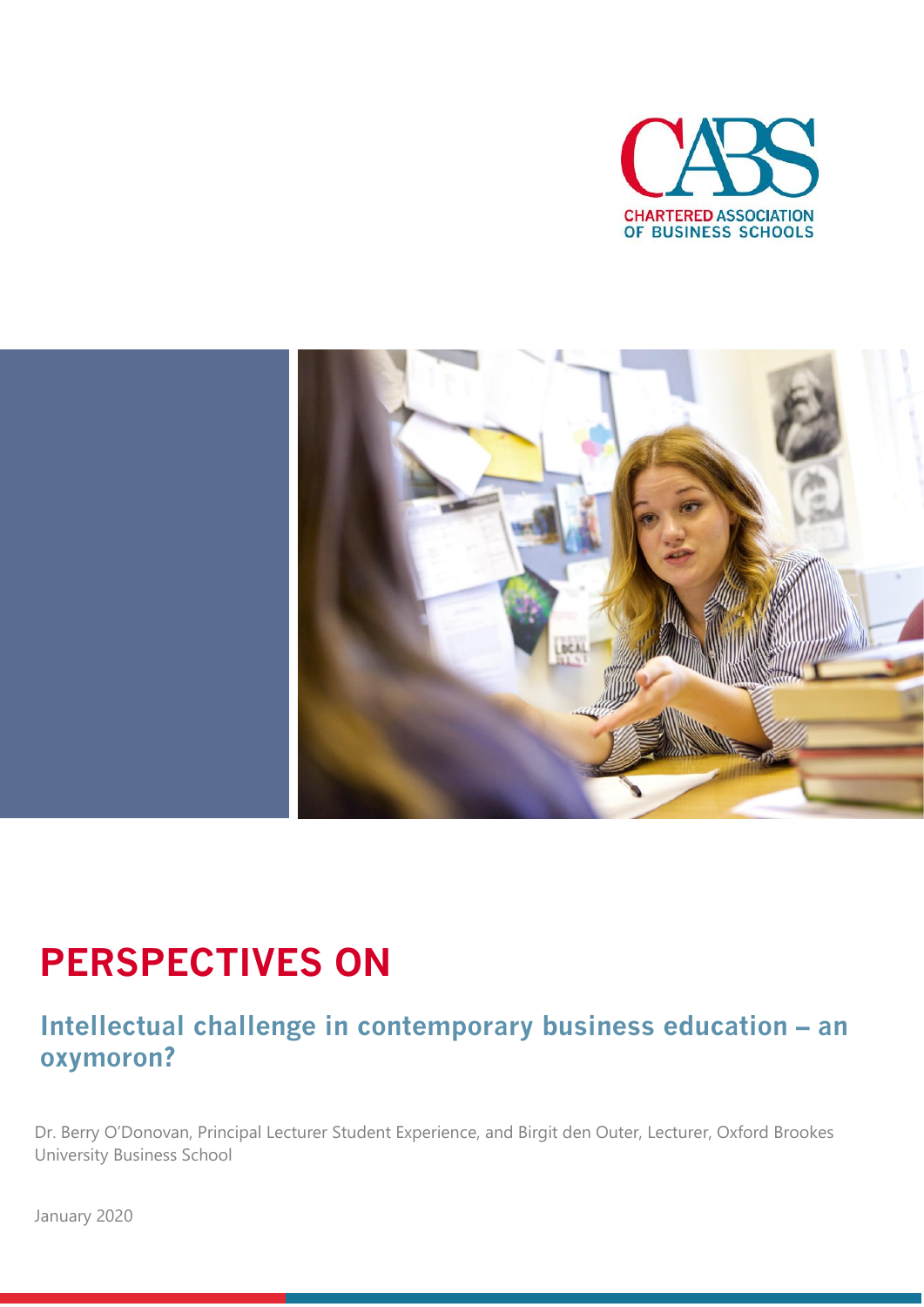Perspectives On: Intellectual challenge in contemporary business education

# About 'Perspectives On'

The **'Perspectives On'** series has been developed as an online resource to promote dissemination and discussion of contemporary issues in the business school sector.

The rationale is to provide an online resource which academics can access to find an informal overview of and informed discussion pertaining to a topical issue affecting learning and teaching at an international, national, university, faculty, department or module level. Although not 'research' papers, 'Perspectives On' submissions will be independently reviewed by the editorial team; to assist with writing submissions.

Views are the authors' own and do not necessarily represent the views of the Chartered ABS.

The series of papers are available [here.](https://charteredabs.org/publications_cats/perspectives-on/)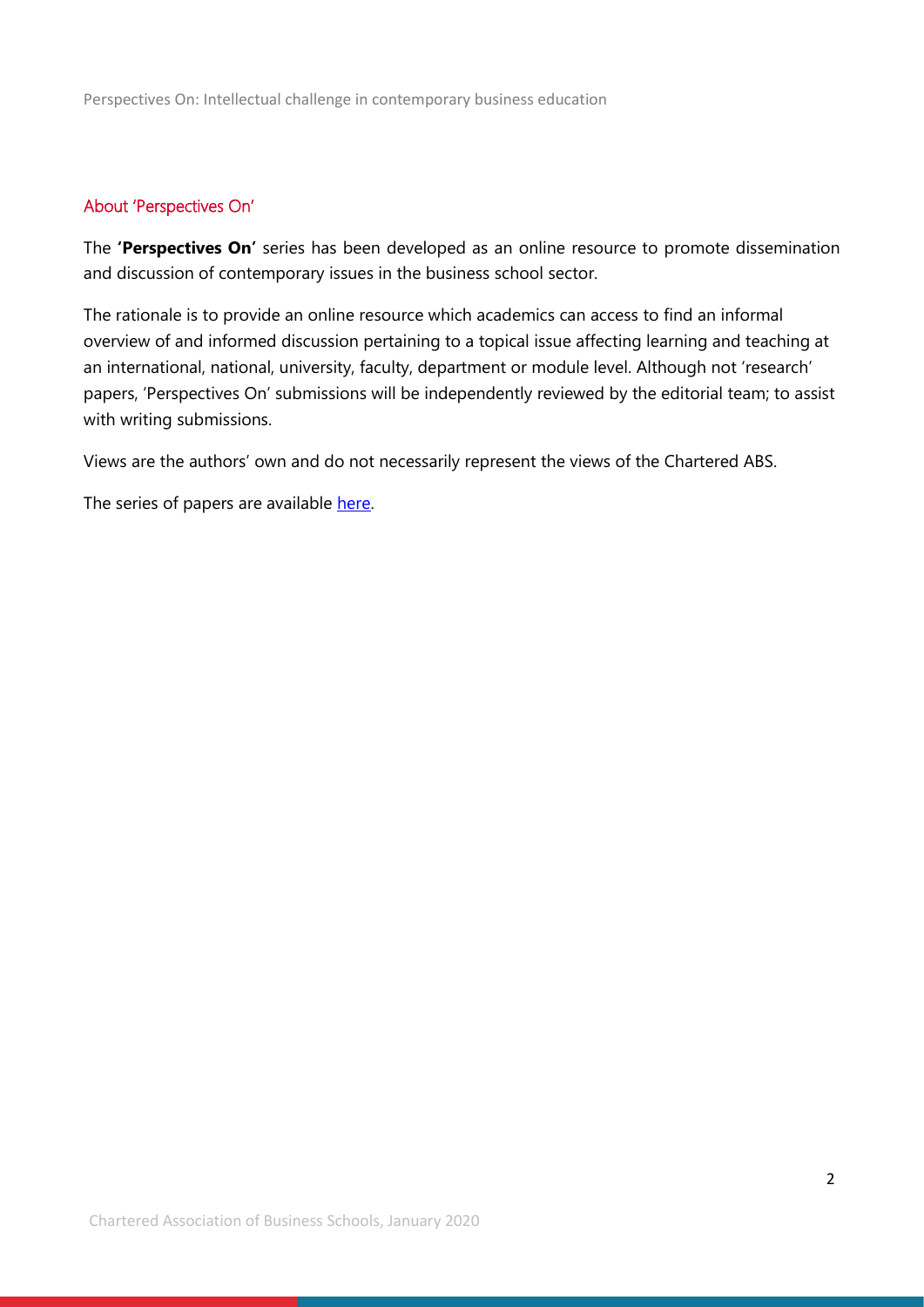# **INTRODUCTION**

Recent discussions in the UK on the nature of teaching excellence in higher education have highlighted the importance of intellectual challenge and maintaining academic standards in the curriculum. This may be of particular importance to business education, an arena often charged with a lack of academic rigour and challenge (Grey, 2004; Macfarlane & Ottewill, 2012; O'Byrne and Bond, 2014). In this learning and teaching *'Perspectives On'* paper we collect descriptions of how intellectual challenge is understood and realised in business schools, and in so doing explore the purpose and value of a business education and the implications for pedagogy and curriculum development.

## **METHODOLOGY**

Our research is based on a review of the literature on theories of intellectualism, intellectual challenge and intellectual development as well as a phenomenographic, empirical study involving in-depth interviews with 18 members of staff, and 19 first and final year undergraduates. Phenomenographic research seeks to understand individuals' experiences of a particular phenomenon via collection of descriptions; to represent different sets of experiences; and to consider the architecture or relationship between them (Akerlind, 2005). Staff and student participants were recruited from one location: a business school in a post-92 higher education institution. The interviews lasted between 30 to 90 minutes and sought to collect detailed descriptions of the phenomenon of intellectual challenge.

Findings were later reflected on in a knowledge exchange workshop with members of staff. Interviews were recorded and subsequently transcribed; analysis was undertaken using Nvivo software. A coding framework was developed, initially to categorise descriptions of challenge. Codes here were the descriptions of the meaning of intellectual challenge, the conditions under which it occurs, the effects of intellectual challenge (including disengagement), and the strategies employed to negotiate it. In addition, we sought staff participants' perspectives on the business school as a site of intellectual challenge and what teaching intellectually challenging materials looks like. Further themes were inductively developed and reviewed by two researchers independently who then discussed their findings to support dependability of interpretations. As researchers were also members of staff in the institution in which the research was conducted, particular attention was paid to research ethics, viewed as an on-going concern and negotiation for the duration of the project.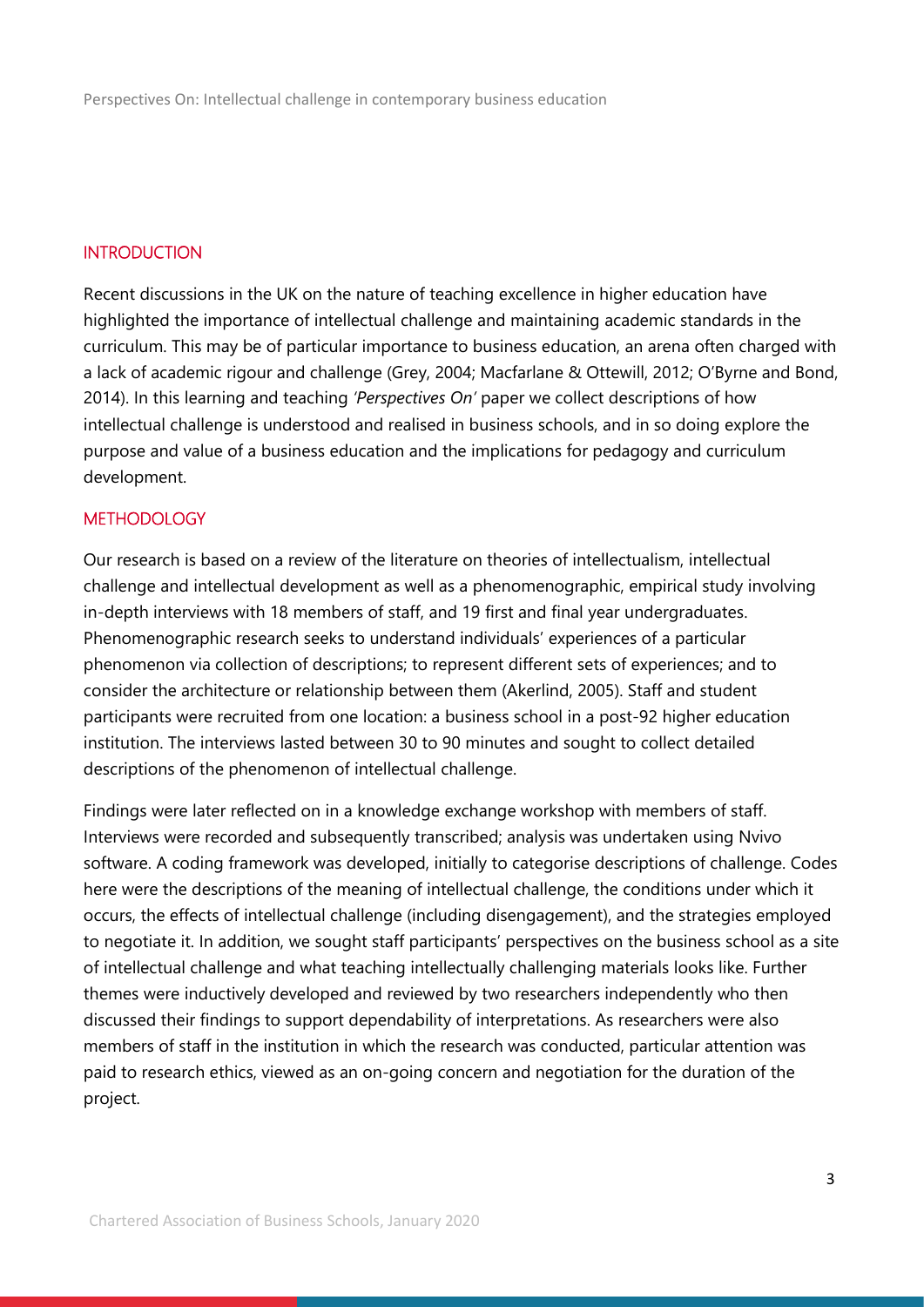Perspectives On: Intellectual challenge in contemporary business education

## **FINDINGS**

#### The experience of intellectual challenge

In a brief overview of the findings, the first year undergraduates experienced intellectual challenge in three distinct ways. Firstly, and perhaps unsurprisingly, intellectual challenge was described as tackling difficult activities "*defined by how hard you're finding the task",* and that rising to such challenges required "*effort, time and concentration*". Other experiences of intellectual challenge involved grappling with uncertainty and ambiguity in tasks that demanded "*new ways of looking at things*" and where "*there is often not just one way to solve a problem*". A third set of experiences in this respondent group viewed intellectual challenges as deeply personal, sometimes involving personal transformation: "*a personal struggle*"; "*a problem that I have with something that I am deeply connected to so that it is very shocking*". Although the first year students viewed intellectual challenge as an uncomfortable process, they considered it a legitimate part of a tertiary education and becoming a university student, *"like exercise - healthy but not enjoyable*".

By contrast, the experiences of intellectual challenge by final year students were worded in much more pragmatic terms, and seemed instrumentally focused on the challenge of achieving good grades. There were relatively few descriptions of intellectual challenge in terms of personal development. Three distinct constructs emerged in terms of the intellectual challenge of achieving good grades. Firstly, there was the difficulty of tackling new-to-them knowledge areas, wherein they might need to understand a whole new vocabulary "*I didn't know what he was talking about, because I did not have the terminology like the others*". This added stress of working in this new knowledge arena in a time-pressured environment: *"You've got 10,000 words' worth of work going on in one space of time*"; "*it's gonna take a long, long time to really understand what's going on*".

The second construct focused on the challenge of finding out what is needed to get a good mark: "*figuring out what is important",* "*structuring a good piece of work".* This second construct linked with the third construct and involved the experience of anxiety with relation to independent learning. This was seen as risky: "*building something up on your own*", *"it's challenging to bring it all together when it's on my own".* These concerns, however, were not framed in discussions about personal growth and development but in terms of the necessity to follow the demands of assessors: *"I don't know whether I'm doing everything right, you know*."

Within these three constructs intellectual challenge was generally experienced negatively by the final year undergraduates; the consequences of not meeting the challenge were described as too great, particularly in terms of imperilling a 'good degree'. There was, however, one set of experiences that saw the idea of intellectual challenge as being about discovery of both self, others and new ways of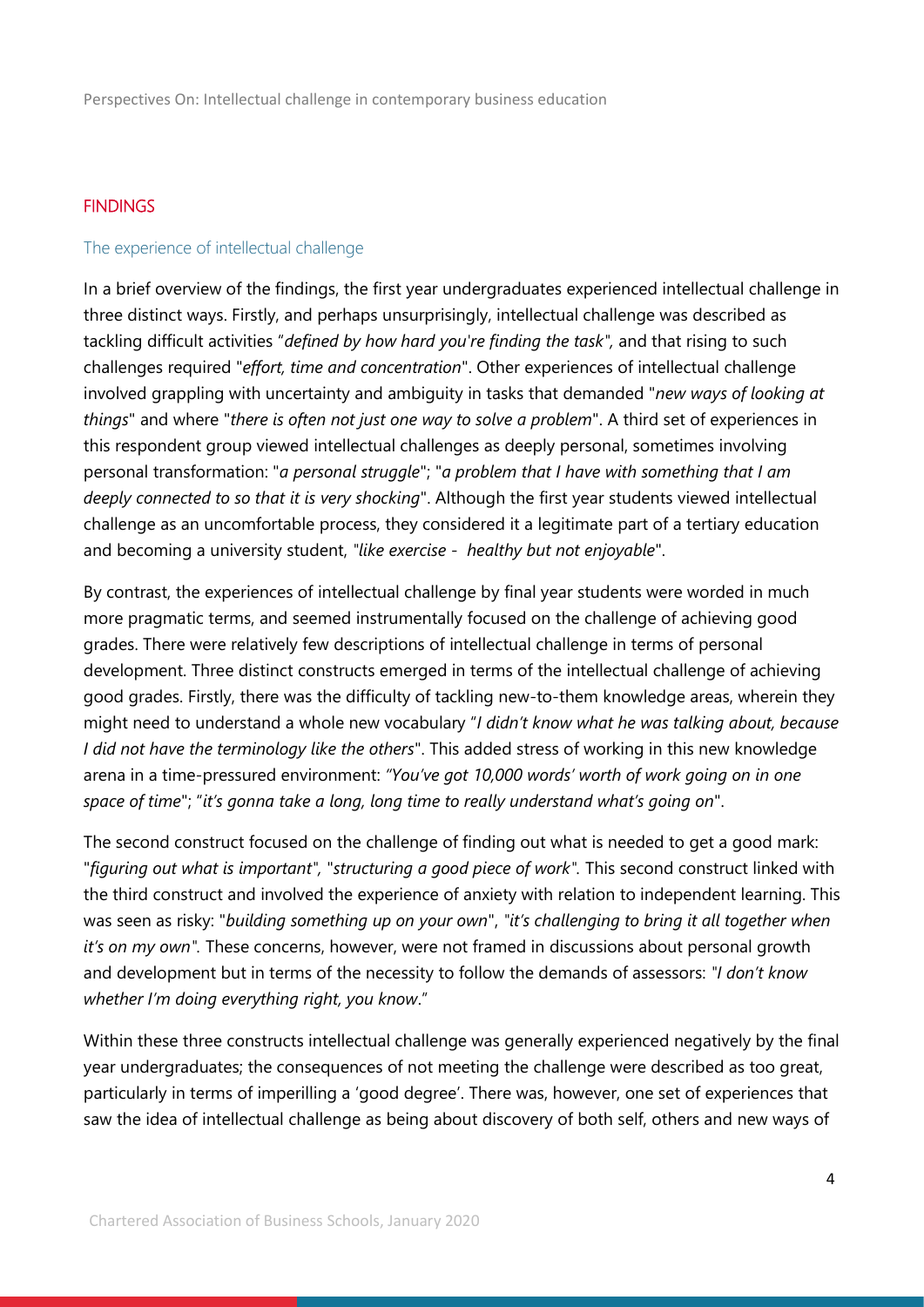thinking and practicing. "*I think you come to Uni to understand why people are the way that they are*  and why they think like they do". "I think with intellectual challenge you personally grow more... *learning something that will enrich your life*". Here intellectual challenge was seen positively, and as fuelling personal growth. The relationship between these different final-year student experiences appears to be largely polarised between viewing intellectual challenge as risky and undesirable and seeing it as a springboard for personal growth.

Descriptions of staff experiences of intellectual challenge drew heavily on professional, academic identities. A mental stretch, as it was often described, could be challenging but also exciting and enjoyable: "*excitement*", "*very conflicting but I like it*". Intellectual challenge was often experienced as a legitimate part of the academic process, such as writing or disseminating work: *"writing in a way that describes my contribution*".

Our analysis identified three distinct experiences of intellectual challenge, but they appeared to form a nested hierarchy with one leading on to and forming part of another. First, similar to the first-year students, there is the experience of complexity - "*One element can be complexity of knowledge*" requiring time and effort to surmount. The second experience is about venturing into unknown, risky spaces: "*having to try different things and many of them seem disappointing*", "*on the edge of something doable, but not without risk*". To be successful requires resilience and persistence, and might lead to questioning fundamental assumptions. The third experience, again quite similar to the first year students, is about transformation, where staff experience intellectual challenge as leading to a revision of beliefs, assumptions and approaches: "*a different way of thinking*", "*the trajectory that I am on is not adequate or even mistaken, that's where the challenge arises*", and as a route to selfhood, finding their own intellectual position and commitments, often described as a process of self-authorship: "*Thinking about the nature of self, the nature of power, and the nature of the relationship to society*".

# The Business School as an Educational Establishment

Although the emphasis in data collection was on gathering descriptions of intellectual challenge, we also invited staff participants to share their perspectives on the teaching of it – the challenge of teaching challengingly - and of the particular features and challenges of the business school as an educational establishment. The nature of business education has long been subject of debate with a polarisation of views swinging from teaching subject knowledge and techniques directly relevant to a student's future career to a more transformational process beyond the technicist and competencyfocused, that extends towards the development of the critical and reflective person (O'Donovan, 2010). Staff thought that business curricula should be intellectually challenging and developmental. However, some felt teachers should also remember, and therefore accommodate, that students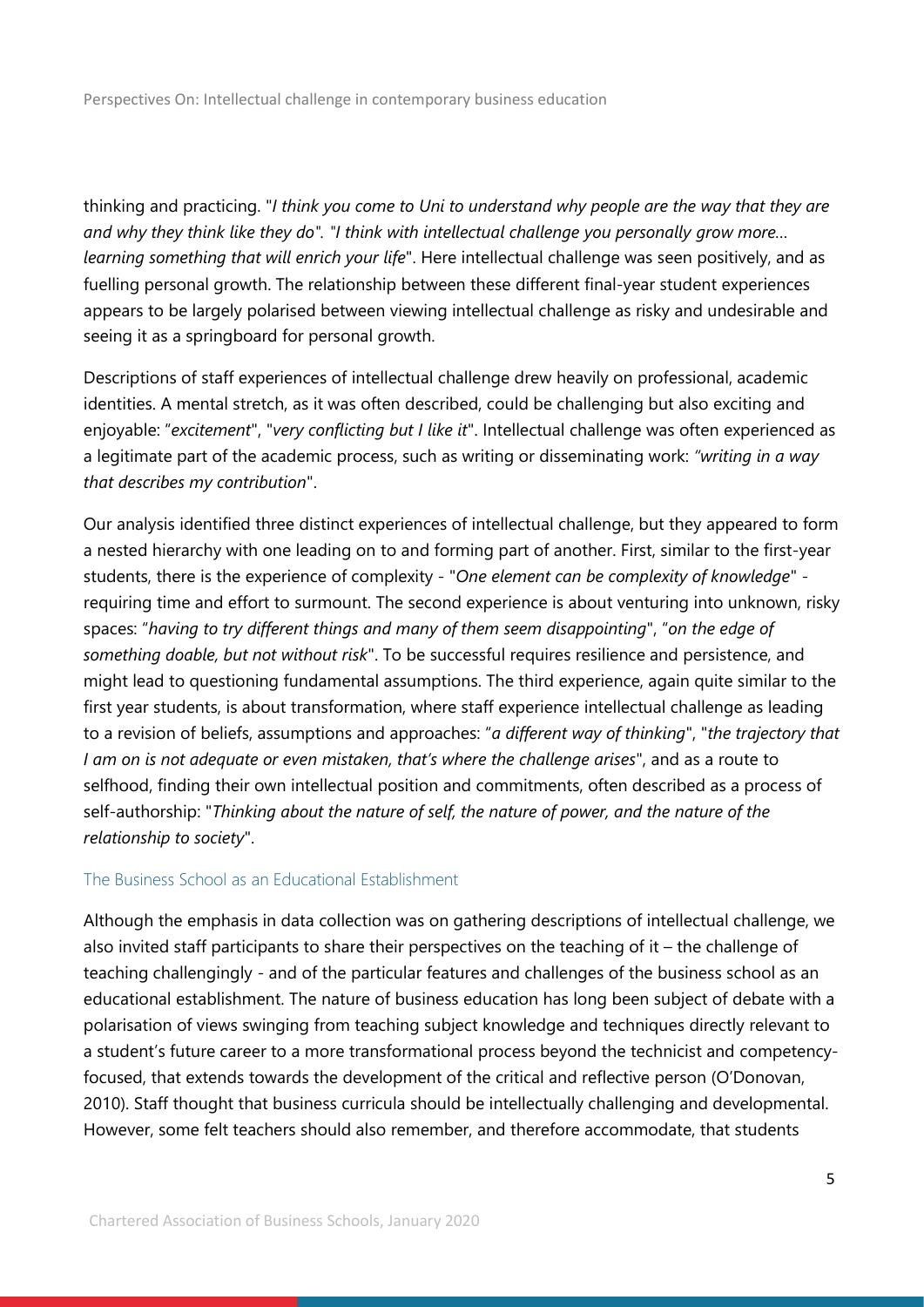often come to learn skills with which, it is hoped, they will find employment, although most balanced this with the need for the provision of intellectually challenging, conceptual content. As two participants put it:

"*probably what we need to do is have a mixture of things that give that technical ability but also to have that intellectual challenge, maybe in the same module or maybe in different modules, […] I don't think you can be constantly challenging the foundations".*

*"I don't think it is actually fair on students who are signing up for a vocational degree to move too far away from what they think they are signing up for – but I do think you should provide opportunities for them if they want to*".

Many participants commented on the development of the critical and reflective person as being in tension with student satisfaction. These participants acknowledged personal growth could be uncomfortable and result in poor student evaluations; highly problematic in the business school context of today. A context in which student perspectives on the quality of higher education are now a potent fixture in course and institutional rankings and becoming more significant in promotional decisions.

"*We want them to become a professional of some sort, with an ethical approach, with a conscientiousness, with a professionalism and so on, and that's harder and the students are less satisfied, […] and so there's a temptation to run away from some of these things and to retreat into, 'Here's how to do an audit'*".

Business education was also considered problematic because it encompasses so many varied, divergent subjects with different epistemologies, and

"*students get very confused as it takes time to understand the framing, it takes time to understand what the different framings can be and therefore how to use them*."

#### Facilitating Intellectual Challenge in Business Education

Staff clearly expressed the legitimacy of facilitating intellectual challenge:

*"… given we've got university status, it's our duty to examine things, to take things apart, and to give students the opportunity to take things apart…to look at the fundamental underpinnings of practice more than if it was just vocational".*

However, participants made extensive comments on the typical business school student and the effect this had on intellectual challenge in business education. There was an acknowledgement of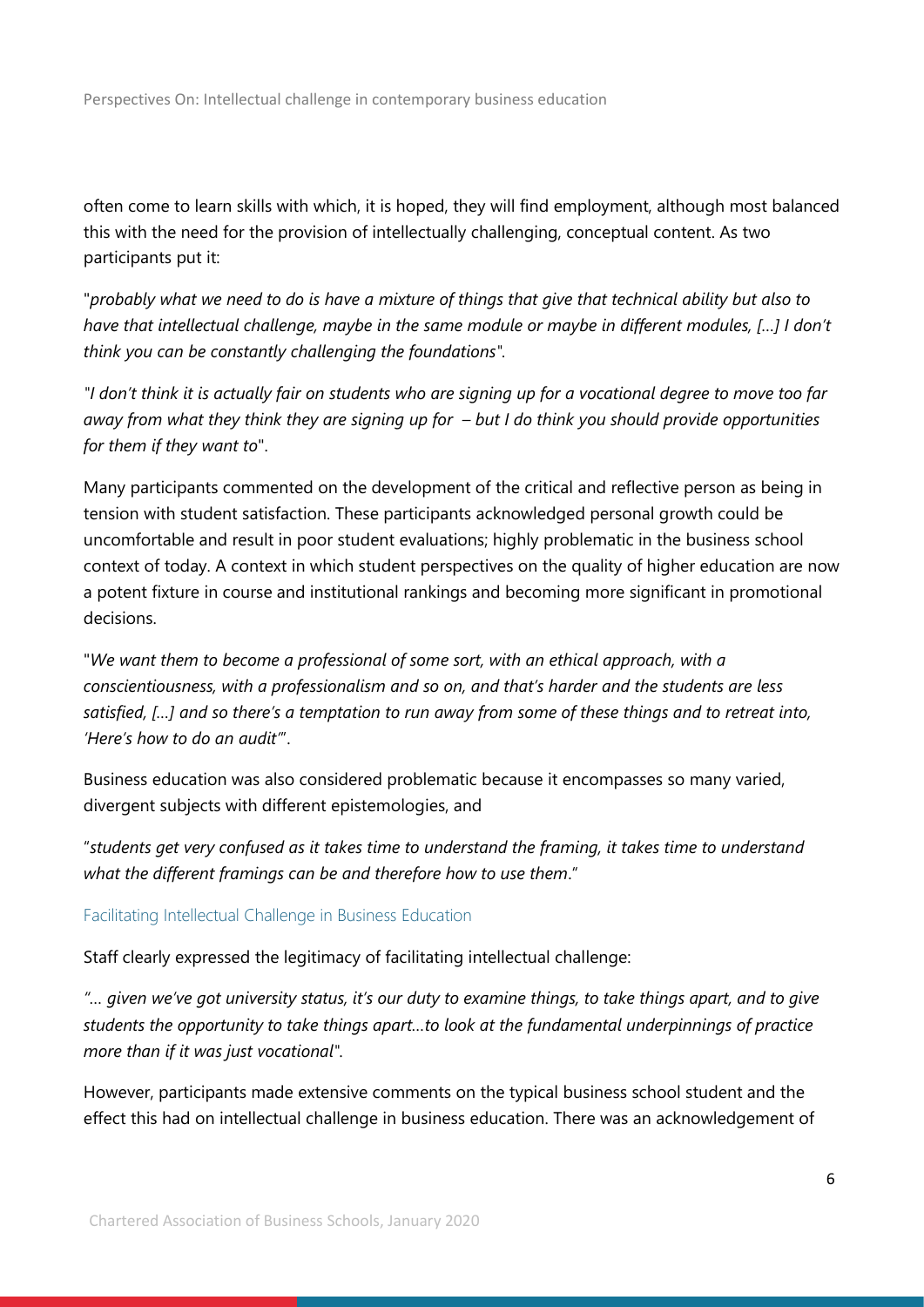the difference in outlook and expectations of particular student cohorts. A sizable number of participants expressed disappointment by the lack of a culture of development, intellectual curiosity and appetite demonstrated by students, and the dominant focus on getting a qualification: "*our university students do not appear to have started their degree with a desire to learn stuff, or not from an intellectually challenging perspective*". Another participant commented:

"*they're sort of vaguely interested in the topic that they signed up to study, but they're not going to go out of their way and read stuff in newspapers about it or ask challenging questions about how things work or really wanting to get to the bottom of how it works. There's always one or two that do, but the vast majority don't, only what it takes to get a good grade*".

Because of this lack of interest and engagement some staff considered the first step was "*to offer the intellectual challenge in a way that hooks into the things they are interested in and that they can apply in their own practice*."

In the way staff participants talked about facilitating intellectual challenge, clearly it has contextual features. It depends on how teachers see their role, which in turn is linked to broader ideas such as the purpose of teaching, module and discipline, or the university. However, facilitating intellectual challenge is also grounded in notions of what would stimulate cerebral activity and the difficulty of doing this. Some see the need for teaching intellectually challenging content as pitching it to where students/learners are comfortable. Others deliberately do not make a distinction between the levels of intellectual development and present the material as something inherently challenging that students eventually will understand. However, all acknowledge the difficulty of creating engaging and intellectually challenging activities and materials. A participant worded this as follows:

*"It's incredibly difficult to present ideas without presenting them. To actually get [students] to think critically for themselves. You can't tell someone to think critically and to question things, it's also quite difficult to set it up to make them question. That is a massive challenge in bringing intellectual challenge into our teaching […] Because if I just kind of pre-process it to such an extent that, you know, it's gone all flat, then there's no meat, there's no investigation, no challenge, then the learning just won't happen".* 

Many participants offered a scaffolded framework, the building blocks of which facilitate intellectual challenge in a number of contexts. "*Working out what students need to be introduced to, how to structure that, how to build… that journey."* However, there is a sense in which participants felt that what they teach was repetitive – they had to say the same low-level information many times for it to land.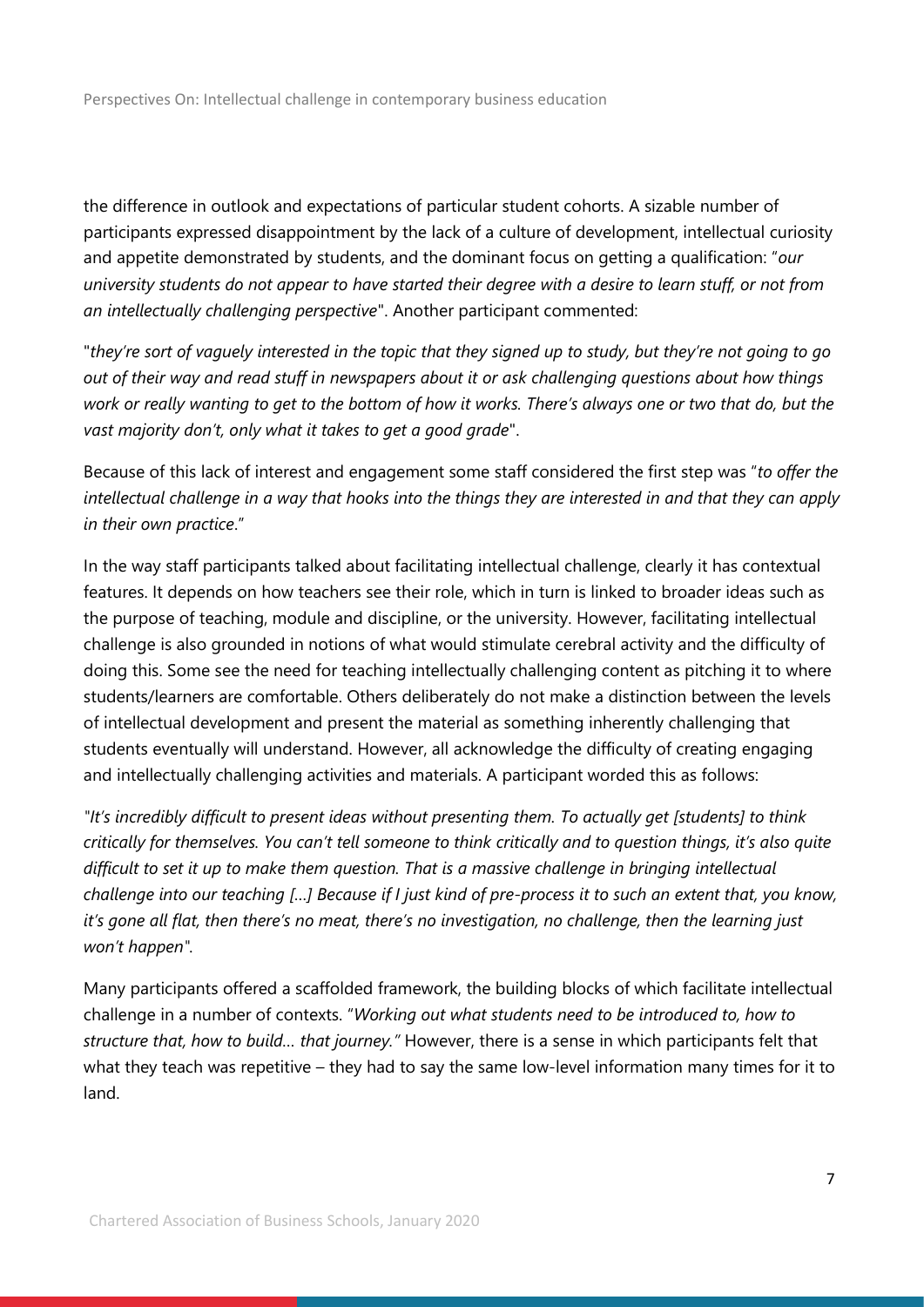# **DISCUSSION**

We observed a noticeable difference between the sets of descriptions of intellectual challenge from the first and final year students. Conspicuously, first year descriptions of intellectual challenge seem more aligned with those of staff. Like staff, first year undergraduates experience intellectual challenge as legitimately uncomfortable and bound up with self-hood. Our findings seem to suggest that as students progress through their degree studies they seem to become less open to the experience of intellectual challenge. There seems to be a loss in terms of students' willingness to engage with intellectual challenge, when it could be argued that a higher education aims to do the opposite where challenges of the intellect are accumulative leading to higher understandings of complexity.

There are a number of developments that could explain these findings. The achievement of an upper second class degree has become increasingly important to land a graduate job (Snowdon, 2012). This has fuelled a commensurate intensification of student instrumentality in terms of the achievement of high marks and 'good' degrees (Dean and Gibbs 2015). With the introduction of tuition fees, students expect a lucrative return for their money "*whether in academic quality, employability or the facilities offered to them*" (Grove, 2015). The value of a university degree has now become transactional and monetised, measured against the value of its enhancement to a student's future earnings.

Additionally, a marketised view of business education and various university ranking systems has led to increased pressure on universities and staff to deliver pass results. This increased focus on gaining a qualification rather than personal growth is mirrored in our findings, and worryingly intensifies as students progress through their degree. This alongside the increasing importance of student satisfaction seemingly encourages some staff to retreat from orchestrating educational experiences geared towards intellectual development and transformational learning to the provision of technical training, seen as more directly relevant to the workplace.

The challenge is to create business school curricula that are as intellectually rigorous as they are practically relevant, as stimulating as they are efficient, as leading to student satisfaction as they are challenging. The tensions between these objectives makes the design and delivery of business and management education inherently problematic, and one of negotiation and compromise. We acknowledge the need for students to develop technical skills in business education. However, we advocate a return to a clearer focus on the intellectual development of students that enables the development of self-hood over and above equipping them to earn a good living. One that encourages a shift from an uncritical acceptance of external authority and guidance in order to establish their own identity, values and beliefs, and to make positive contributions to wider society.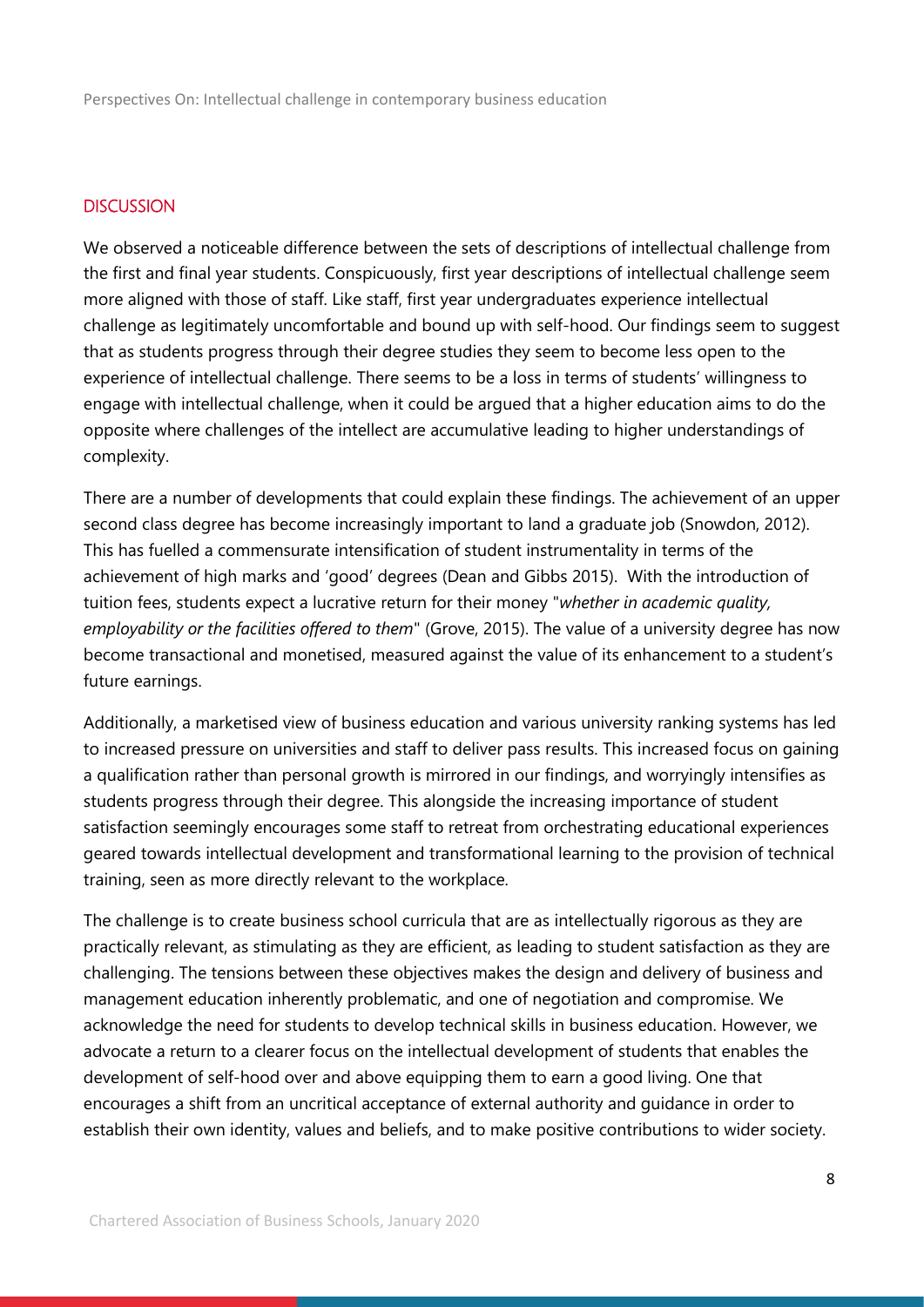# IMPLICATIONS FOR PRACTICE

Our findings suggest that first year students come with an *expectation* that business education at university will be intellectually challenging, even if they view the nature of the challenge in distinctly different ways. Later on in their final year they experience such challenges as more risky and undesirable. Here, we tentatively propose a few suggestions that may encourage students to accept the legitimacy of intellectual challenge throughout their degree.

Educational quality is inextricably linked to student satisfaction but they are not the same (Gibbs 2010). This is not to decry the burgeoning influence of the student voice on their university experience, but to suggest that we should be careful in our response to it lest through abjuring any signs of discomfort or dissatisfaction we also undermine the very intellectual development we seek to support (O'Donovan, 2017). Hutchings (2005) suggests that one way to get students to accept learning challenges is to facilitate their understanding of the learning journey and the rationales for programme pedagogies and structure, to become in her words 'pedagogically intelligent'. Such pedagogic literacy may also increase the perspicacity of student evaluation of their learning processes and environment to the benefit of all. This would also press us to determine and articulate the objectives of our educational programmes beyond a list of often fragmented and technicist learning outcomes.

Staff describe a common practice - to scaffold learning, students initially learn the basics demonstrable theories, facts, vocabulary and techniques and only subsequently are challenged by contestable knowledge areas and complexity. However, such a focus can valorise learning approaches of memorization and authority dependence. Some participants described how they orchestrated activities that led students to question their assumptions and beliefs and accept alternative points of view as both possible and legitimate early on in their university studies.

By presenting students with what Perry terms 'calculated incongruities' (1970: 210), it may encourage students to engage with intellectual challenges whilst they are in a transitional state on entry to university, and relatively 'unfrozen' (Lewin 1951) in their expectations and ways of thinking and practising. At this early stage, students are expecting change, indeed a few may even be looking forward to intellectual challenge, and bored and disengaged by reproductive learning. Final year students described intellectual challenge as risky. Gaining further insights on the nature, form and location of intellectual challenges in individual programmes may be valuable, not only in terms of enhancing learning development, but also in smoothing critical moments of discomfort and thereby increasing student satisfaction.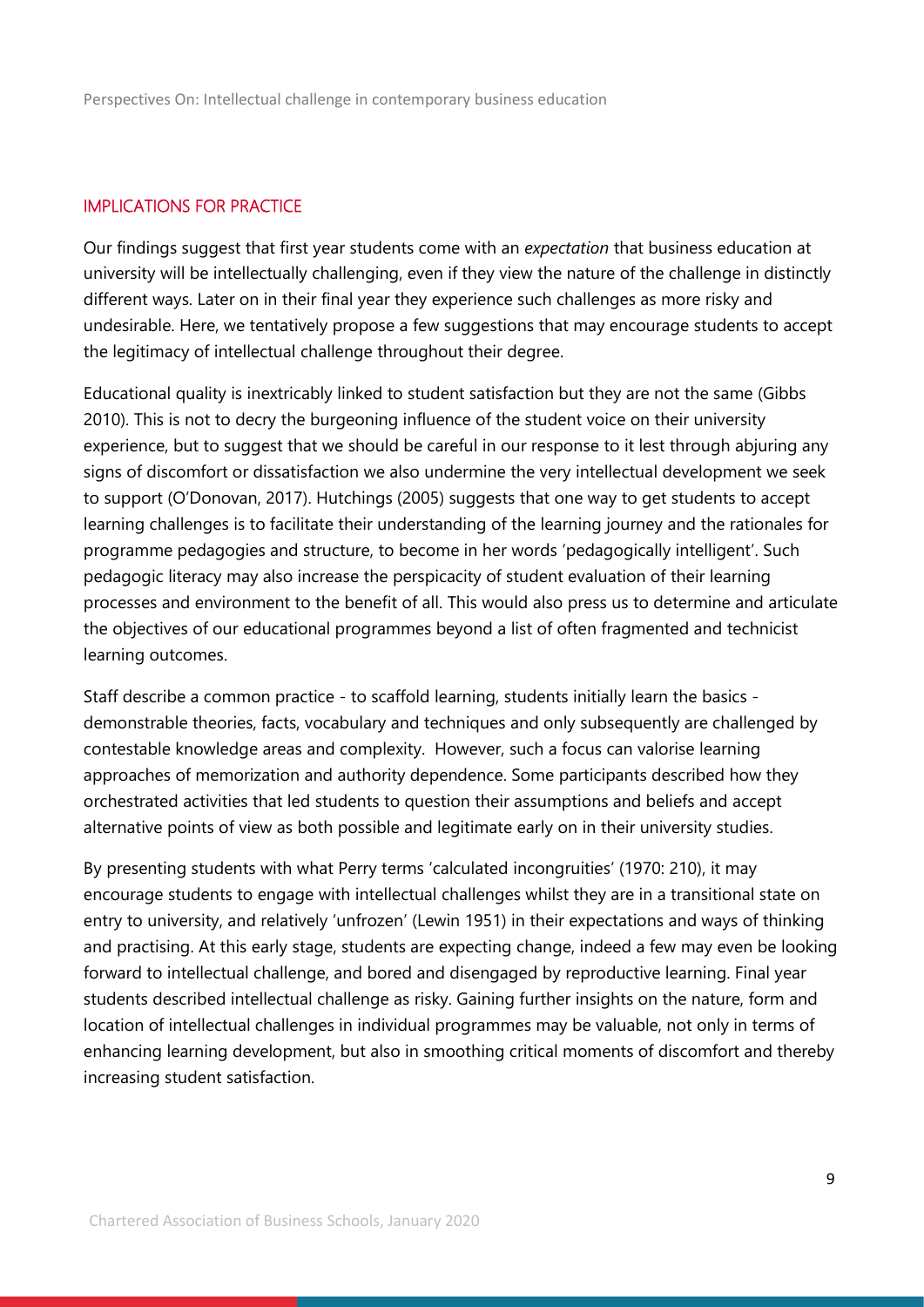Such initiatives require a strategic approach at the course/programme level. The fragmented approach to HE embodied in the now ubiquitous modular system can militate against coherent teaching, assessment and support structures that scaffold intellectual development. An increased emphasis on programme coherence across structures and pedagogies may more effectively support intellectual challenge and development beyond that which occurs in individual modules. Indeed, without cross-programme agreement it may also be reasonable to suppose that some tutors, fearing poor student evaluation, may steer well clear of intentionally challenging student beliefs and expectations in too discomforting ways.

We welcome comments from any colleagues engaged in similar research or relevant practices.